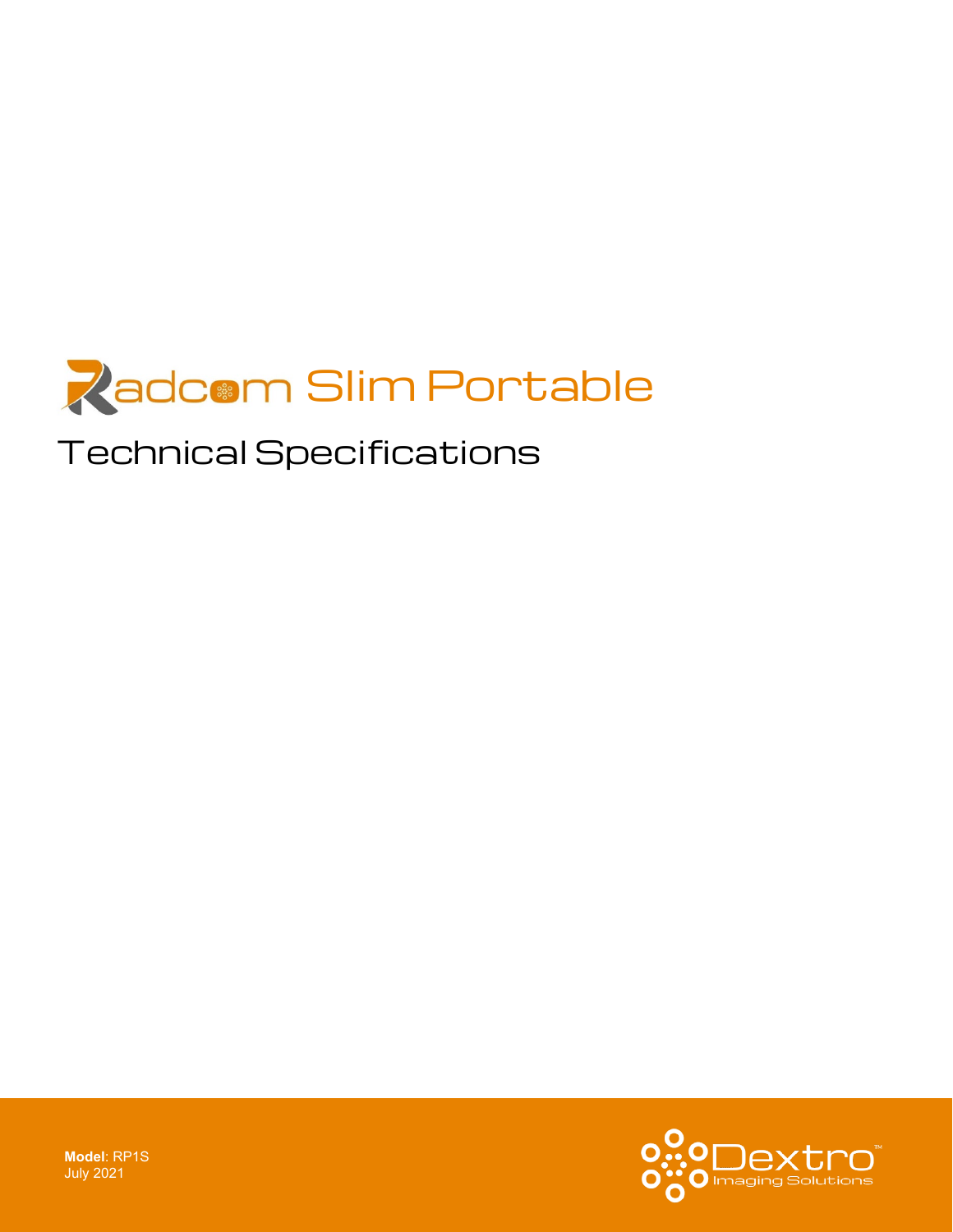# RadCom Slim Portable PACS Workstation





**Powerful Processing up to Intel® Core™ i7**



**AMD® Radeon™ High End Graphics**



**Proven Protection by Pelican™** 

## Client Centric, Results Driven

Empower your radiology workforce with the RadCom Slim Portable PACS Workstation, designed and developed to meet your radiologists' workstation requirements to work from anywhere.

#### Inspired, Reliable Design

The RadCom Slim Portable features a proprietary waterproof and shockproof small form factor chassis and display mounting to keep your equipment safe and secure on the ground or in the air, certified components and multiple monitor configuration options, delivering reliable remote performance and peace of mind.

## Best-in-class Security

Every RadCom Slim Portable provides secure, seamless access to your data – your most important asset.

#### Easy Manageability

Dextro Imaging Solutions features help save your radiologists' time and increase IT efficiency. Including a 3MP diagnostic and clinical displays and peripherals, the RadCom Slim Portable is an agnostic all-in-one workspace supporting remote reading from any location with an internet connection.

## A Single Point of Contact

The RadCom Slim Portable includes Dextro Imaging Solutions' remote desktop support, providing your business with more flexibility – especially for hard-to-reach, remote locations.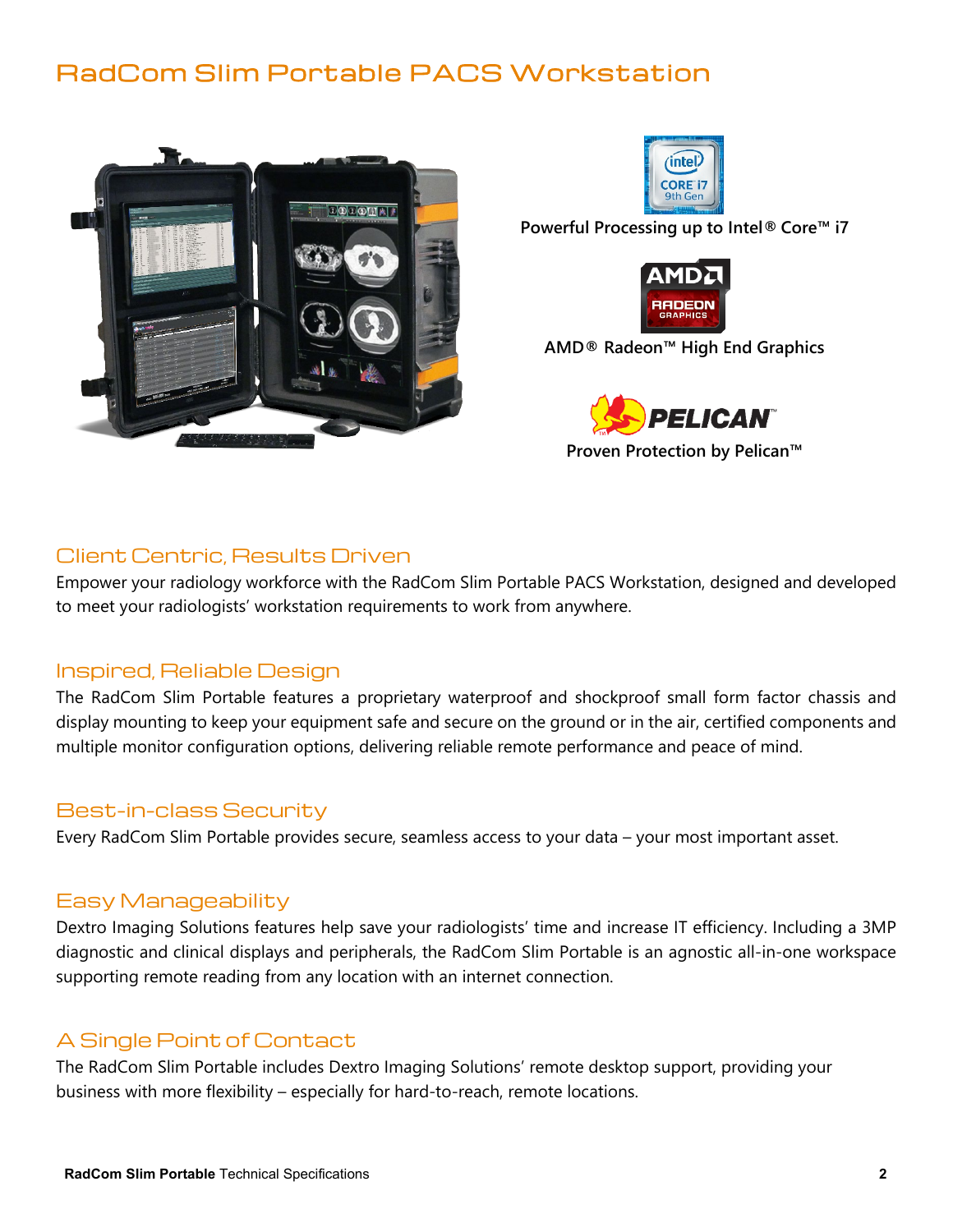| <b>Feature</b>                          | <b>Specifications</b>                                                                                                                                                                                                                                                                                       |
|-----------------------------------------|-------------------------------------------------------------------------------------------------------------------------------------------------------------------------------------------------------------------------------------------------------------------------------------------------------------|
| Processors                              | 8 <sup>th</sup> and 9 <sup>th</sup> generation Intel Core processors up to i7                                                                                                                                                                                                                               |
|                                         | (Custom Available)                                                                                                                                                                                                                                                                                          |
| Chipset                                 | Intel-OS Dependent                                                                                                                                                                                                                                                                                          |
| Operating System Options                | Microsoft <sup>®</sup> Windows 10 Pro 64-bit, Windows 10 Standard 64-bit                                                                                                                                                                                                                                    |
| Graphics                                | Embedded AMD Radeon RX Vega M GL                                                                                                                                                                                                                                                                            |
|                                         | (Per Request: Barco® Cards Available)                                                                                                                                                                                                                                                                       |
| Memory (RAM)                            | 16-32GB DDR4                                                                                                                                                                                                                                                                                                |
|                                         | DDR4 SDRAM, up to 32GB                                                                                                                                                                                                                                                                                      |
| Networking                              | 1 x Integrated Ethernet LAN 10/100/1000, 5G support, Thunderbolt                                                                                                                                                                                                                                            |
| Interfaces                              | 3 x rear static USB 2.0 ports                                                                                                                                                                                                                                                                               |
|                                         | 2 x rear DVI 1.2 ports                                                                                                                                                                                                                                                                                      |
|                                         | 1 x internal power button                                                                                                                                                                                                                                                                                   |
| Removable Media Options                 | Supports external USB optional optical disc drives and USB thumb drives                                                                                                                                                                                                                                     |
| <b>Hard Drive Options</b>               | Hard Disk Drive: up to 1TB                                                                                                                                                                                                                                                                                  |
|                                         | M.2 Solid State Drive                                                                                                                                                                                                                                                                                       |
| Display Options                         | Diagnostic: Choice of 3MP diagnostic display (Current selection available online)<br>Clinical: 2 x 17" LCD touch screen displays                                                                                                                                                                            |
| Chassis Type                            | SFF, wheeled base with extendable handle                                                                                                                                                                                                                                                                    |
| Case Dimensions (L x W x H)             | 22 x 10 x 17 in / 55.9 x 25.4 x 43.2 cm                                                                                                                                                                                                                                                                     |
| Min. Weight                             | 47.5 lbs / 21.5 kg                                                                                                                                                                                                                                                                                          |
| Power Supply Unit (PSU)                 | 1 x standard 400W PSU Active PFC ENERGY STAR compliant, Active PFC, SPLIT                                                                                                                                                                                                                                   |
| Included                                | System soundproofing, quiet Maglev fans                                                                                                                                                                                                                                                                     |
| Accessories                             | Keyboard: Backlit slim mechanical spill-proof USB wired keyboard                                                                                                                                                                                                                                            |
|                                         | Mouse: Logitech <sup>®</sup> wireless mouse                                                                                                                                                                                                                                                                 |
|                                         | Video Display Wiring included                                                                                                                                                                                                                                                                               |
|                                         | Security Lock upon request                                                                                                                                                                                                                                                                                  |
| Security                                | Trusted Platform Module (TPM) 1.2, Available Data Protection Encryption, Chassis<br>lock slot support, Setup/BIOS Password, I/O Interface Security, optional Smart Card<br>keyboards, Intel Trusted Execution Technology, Intel Identity Protection Technology,<br>Intel Ant-Theft Technology, BIOS support |
| Systems Management Options              | In-Band systems management                                                                                                                                                                                                                                                                                  |
| Environmental & Regulatory<br>Standards | Environmental Standards (eco-labels): ENERGY STAR 5.2, EPEAT Registered,<br>CECP, WEEE, Japan Energy Law, South Korea E-standby, South Korea Eco-label<br>(for SFF only), EU RoHS, China RoHS                                                                                                               |
|                                         | Other Environmental Options: Carbon Off-set; Asset Resale and Recovery Service                                                                                                                                                                                                                              |
| Warranty & Service                      | <b>Limited Hardware Warranty</b>                                                                                                                                                                                                                                                                            |
| <b>Configuration Services</b>           | Factory image load, BIOS customization, hardware customization, asset tagging,<br>reporting available at extra charge.                                                                                                                                                                                      |

**© 2021 Dextro Imaging Solutions, LLC. All Rights Reserved.** All products and company names are trademarks™ or registered® trademarks of their respective holders. Use of them does not imply any affiliation or endorsement by them.